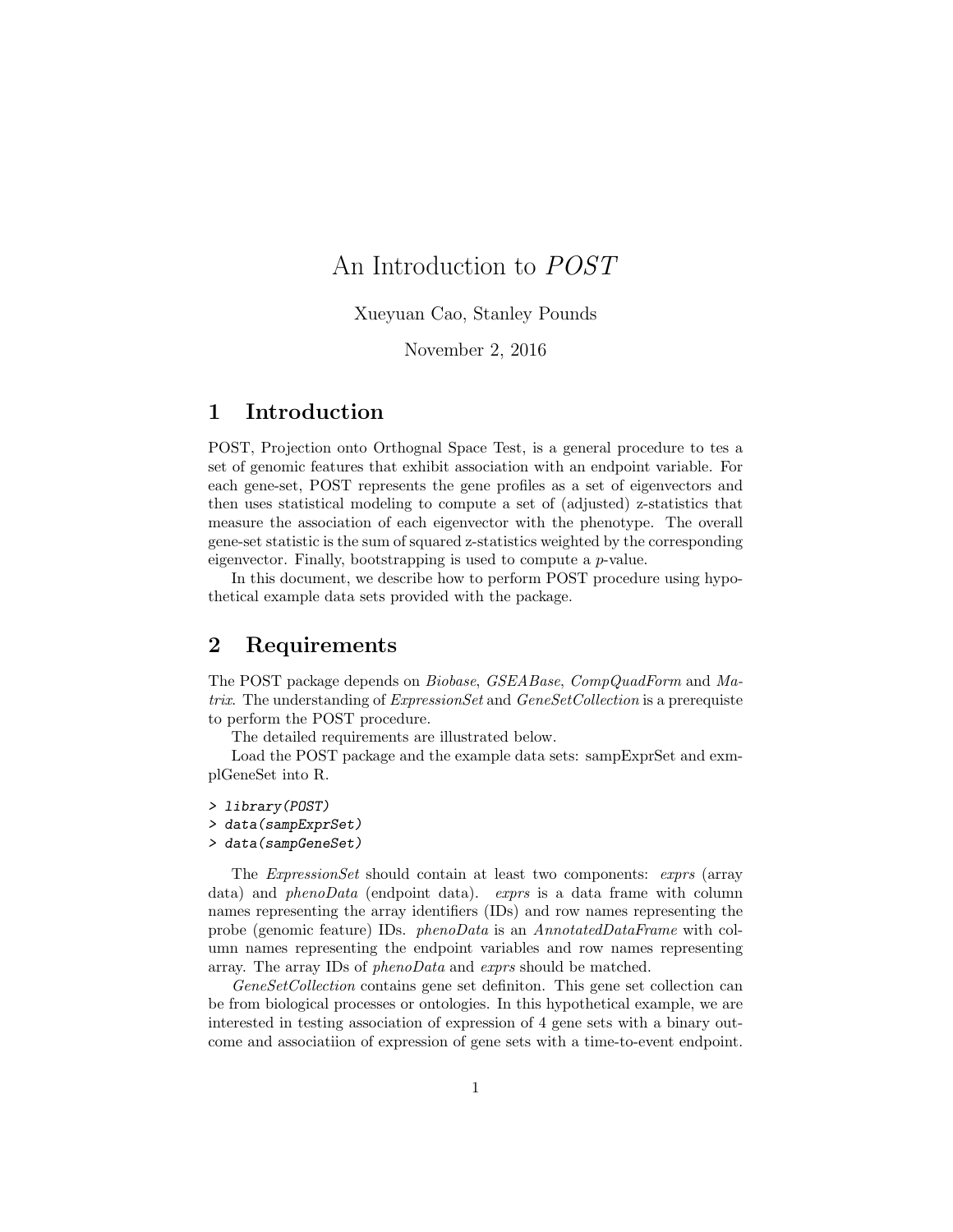## 3 POST Analysis

As mentioned in section 2, the ExpressionSet and GeneSetCollection are required by POST procedure. The code below performs a POST analysis at gene set level to detect assocaiton of gene set with binary outcome in logistic regression framework.

| $\geq$         | test<-POSTglm(exprSet=sampExprSet,    |
|----------------|---------------------------------------|
| $\overline{+}$ | geneSet=sampGeneSet,                  |
| $\overline{+}$ | $lambda=0.95$ .                       |
| $\overline{+}$ | $seed=13$ ,                           |
| $\ddot{}$      | $n$ boots=100,                        |
| $\ddot{}$      | $model='Group$ ".                     |
| $\overline{+}$ | $family = binomial (link = "logit"))$ |

Gene set result:

> test

|                     | GeneSet Nprobe Nproj Stat    |      |     |                    |  |  |  |
|---------------------|------------------------------|------|-----|--------------------|--|--|--|
| $\left[1, \right]$  | "SetA"                       | "10" | "4" | "2.42341946595234" |  |  |  |
| $\left[2, \right]$  | "SetB" "10"                  |      | "4" | "63.6341928599234" |  |  |  |
|                     | $[3,]$ "SetC" "10"           |      | "5" | "40.4788851952684" |  |  |  |
| $\lceil 4.1 \rceil$ | "SetD"                       | "30" | "4" | "58.9759176199774" |  |  |  |
|                     | p.value                      |      |     |                    |  |  |  |
|                     | $[1,]$ "0.738735024903039"   |      |     |                    |  |  |  |
|                     | $[2,]$ "0.00166225382835439" |      |     |                    |  |  |  |
|                     | $[3,]$ "0.0195953770210454"  |      |     |                    |  |  |  |
|                     | $[4,]$ "0.142760313270624"   |      |     |                    |  |  |  |

The code below performs POST analysis at gene set level to detect assocaiton of gene set with time to event endpoint in Cox proportional hazard model famework.

| $\geq$         | test2<-POSTcoxph(exprSet=sampExprSet, |  |     |                    |  |  |  |  |  |
|----------------|---------------------------------------|--|-----|--------------------|--|--|--|--|--|
| $^{+}$         | geneSet=sampGeneSet,                  |  |     |                    |  |  |  |  |  |
| $\overline{+}$ | $lambda=0.95$ ,                       |  |     |                    |  |  |  |  |  |
| $\overline{+}$ | $n$ boots=100,                        |  |     |                    |  |  |  |  |  |
| $\overline{+}$ | $model="Surv(time, censor) "",$       |  |     |                    |  |  |  |  |  |
| $+$            | $seed=13$ )                           |  |     |                    |  |  |  |  |  |
|                | $\ge$ test2                           |  |     |                    |  |  |  |  |  |
|                |                                       |  |     |                    |  |  |  |  |  |
|                | GeneSet Nprobe Nproj Stat             |  |     |                    |  |  |  |  |  |
|                | $[1,]$ "SetA" "10"                    |  | "4" | "6.73347880247785" |  |  |  |  |  |
|                | $[2,]$ "SetB" "10"                    |  | "4" | "10.7974608126469" |  |  |  |  |  |

[3,] "SetC" "10" "5" "11.2005143113062" [4,] "SetD" "30" "4" "13.8964097387099"